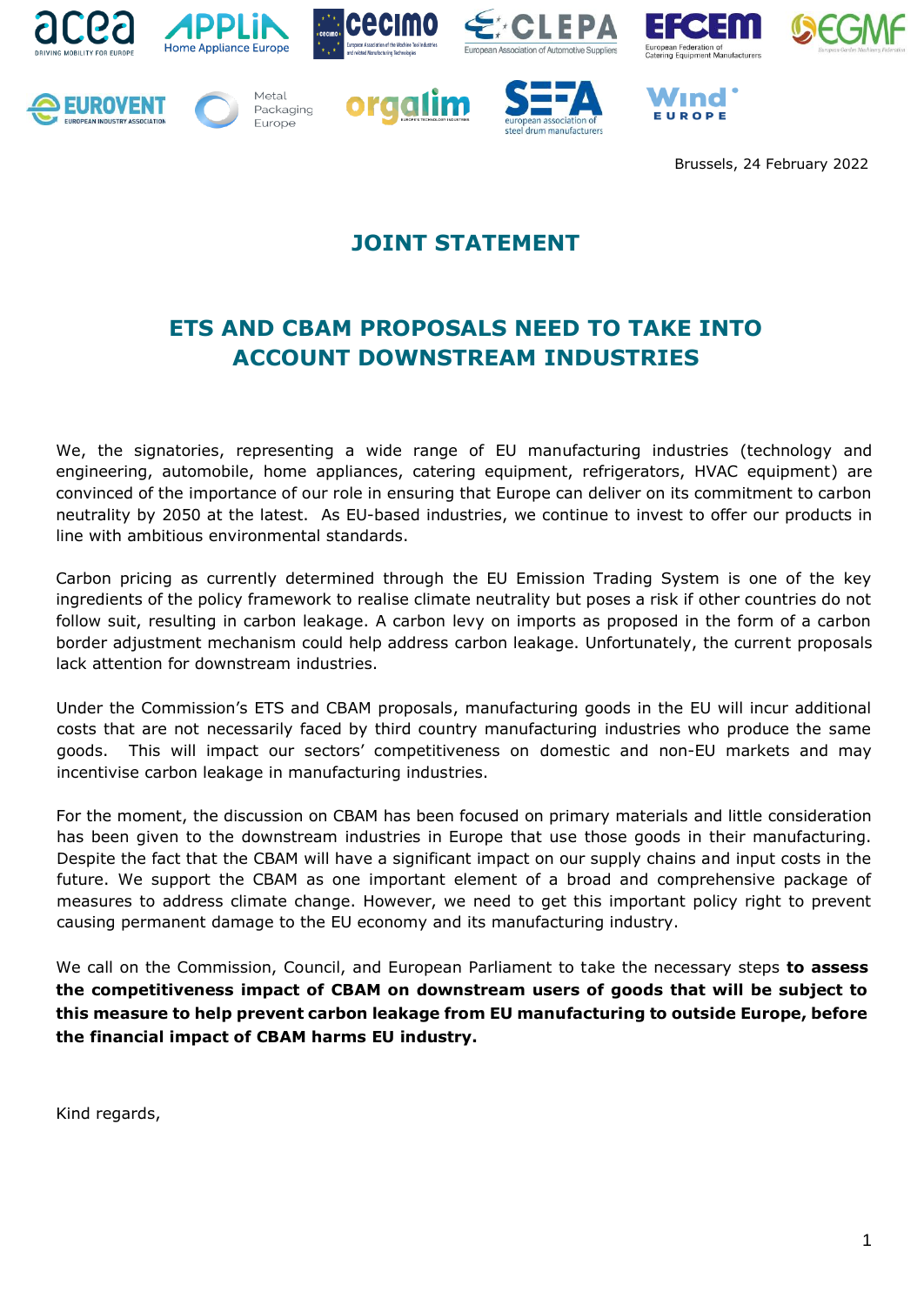

## **SIGNATORIES**

- [ACEA](https://www.acea.auto/) is the European Automobile Manufacturers' Association and unites Europe's 16 major car, truck, van and bus makers. We are the voice of the auto industry: a technological world leader and the backbone of the EU economy. Our [members](http://www.acea.auto/acea-members/) keep Europe on the move, providing diverse solutions for moving people and goods from A to B.
- APPLIA Europe is a Brussels-based trade association that provides a single, consensual voice for the home appliance industry in Europe, promoting industry's mission to advance Europeans' lifestyles.
- [CECIMO](https://www.cecimo.eu/) is the European Association of the Machine Tool Industries and related Manufacturing Technologies. We bring together 15 national associations of machine tool builders, which represent approximately 1500 industrial enterprises in Europe (EU + UK + EFTA + Turkey), over 80% of which are SMEs. CECIMO covers 98% of the total machine tool production in Europe and about 33% worldwide. It accounts for approximately 150,000 employees and a turnover of around 22.5 billion euros in 2021. More than three quarters of CECIMO production is shipped abroad, whereas half of it is exported outside Europe.
- [CLEPA](https://clepa.eu/) is the European Association of Automotive Suppliers based in Brussels. It represents over 3.000 companies, from multi-nationals to SMEs, supplying state-of-the-art components and innovative technology for safe, smart and sustainable mobility, investing over €30 billion yearly in research and development. Automotive suppliers in Europe directly employ 1.7 million people in the EU.
- [EFCEM](https://www.efcem.info/) is the European Federation of Catering Equipment Manufacturers. it was founded in 1969 and includes the key European National Associations and their national members. EFCEM represents manufacturers and distributors of equipment for the storage, preparation, cooking, distribution of food and ware-washing and laundry equipment for the catering, hospitality, foodservice sectors, whether they are profit or not for profit operations. EFCEM members represent over 800 companies who supply commercial catering equipment to the European and International Food service industry. The total turnover of the companies represented by EFCEM National Associations accounts for more than  $\epsilon$  14.000 m and their products range from utensils to full professional kitchen equipment.
- **[EGMF](https://egmf.org/)** is the European Garden Machinery Industry Federation and has been the voice of the garden machinery industry in Europe since 1977. With 30 European corporate members and 7 national associations representing manufacturers for garden, landscaping, forestry and turf maintenance equipment, we are the most powerful network in this sector in Europe. Our members are responsible for employing 120,000 people in the EU, and in 2020 sold over 19 million units on the European Market.
- [Eurovent](http://www.eurovent.eu/) is Europe's Industry Association for Indoor Climate (HVAC), Process Cooling, and Food Cold Chain Technologies. Its members from throughout Europe represent more than 1.000 organisations, the majority small and medium-sized manufacturers. Based on objective and verifiable data, these account for a combined annual turnover of more than 30bn EUR, employing